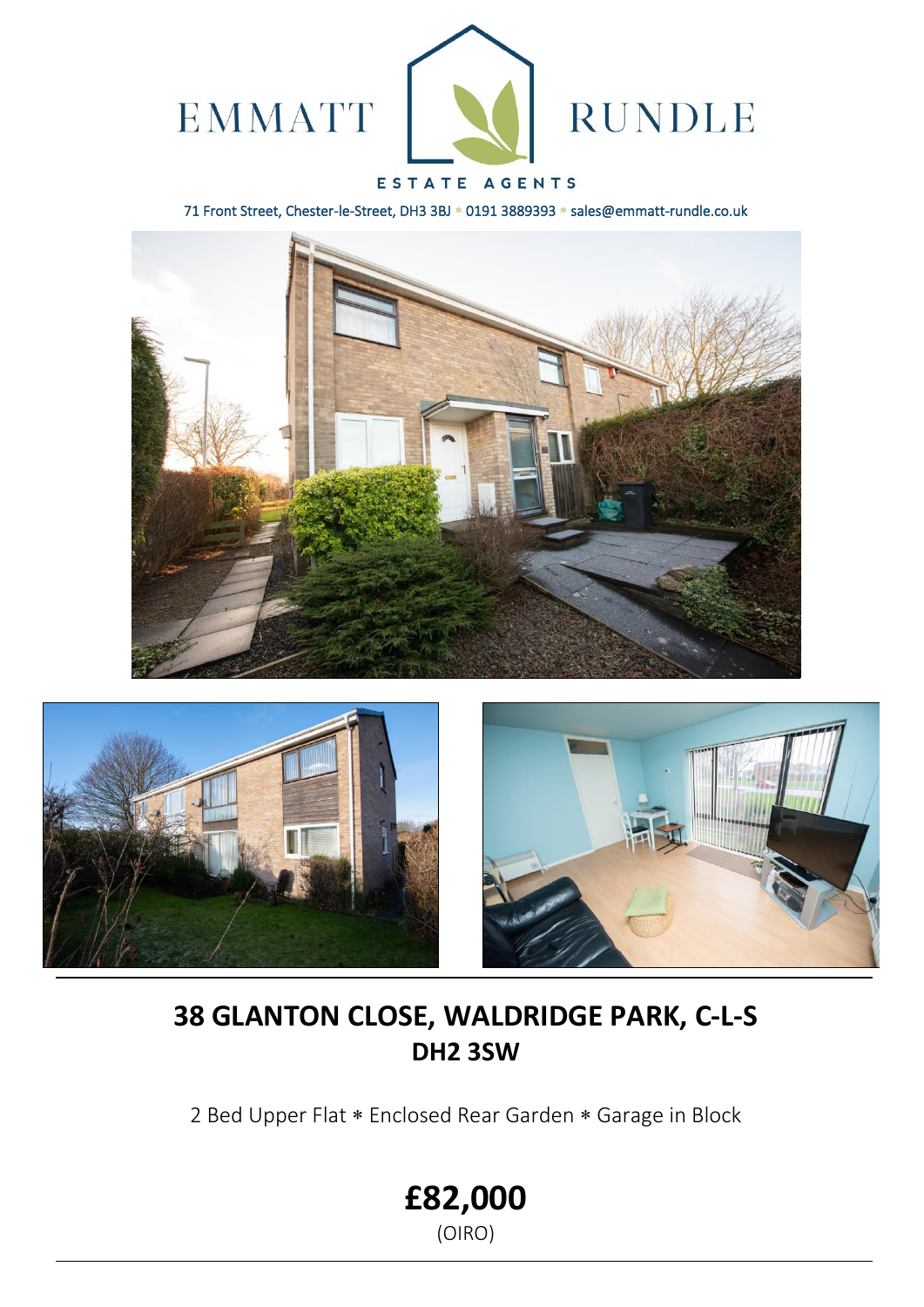#### DESCRIPTION

A two bedroom upper flat on a superb site in this sought-after cul-de-sac offering easy access to transport links and Chester-le-Street town centre. The property has a pleasant aspect to front and the benefit of an enclosed garden to rear, garage in a separate block, gas central heating via combi boiler and double glazing.

### TENURE

Leasehold – The vendor is in the process of obtaining a long lease extension

#### **DIRECTIONS**

From the south end of Front Street take the fourth exit at the roundabout, turn left at the next roundabout onto West Lane, continue over the two mini roundabouts onto Waldridge Road, turn right at the next roundabout then take the first right onto Glanton Close.

ENTRANCE HALL **ENTRANCE** HALL **Storage cupboard**, radiator



#### LOUNGE

14'3" (4.34m) x 10'9" (3.28m) Laminate flooring, picture window with pleasant aspect, vertical blind, radiator

#### KITCHEN

l

A range of wall & base units in white, co-ordinating worksurfaces, stainless steel sink unit, slot-in cooker, plumbed for washer, laminate flooring, vertical blind, radiator





BEDROOM 1 12'3" (3.73m) x 9'8" (2.95m) Fitted wardrobes, radiator